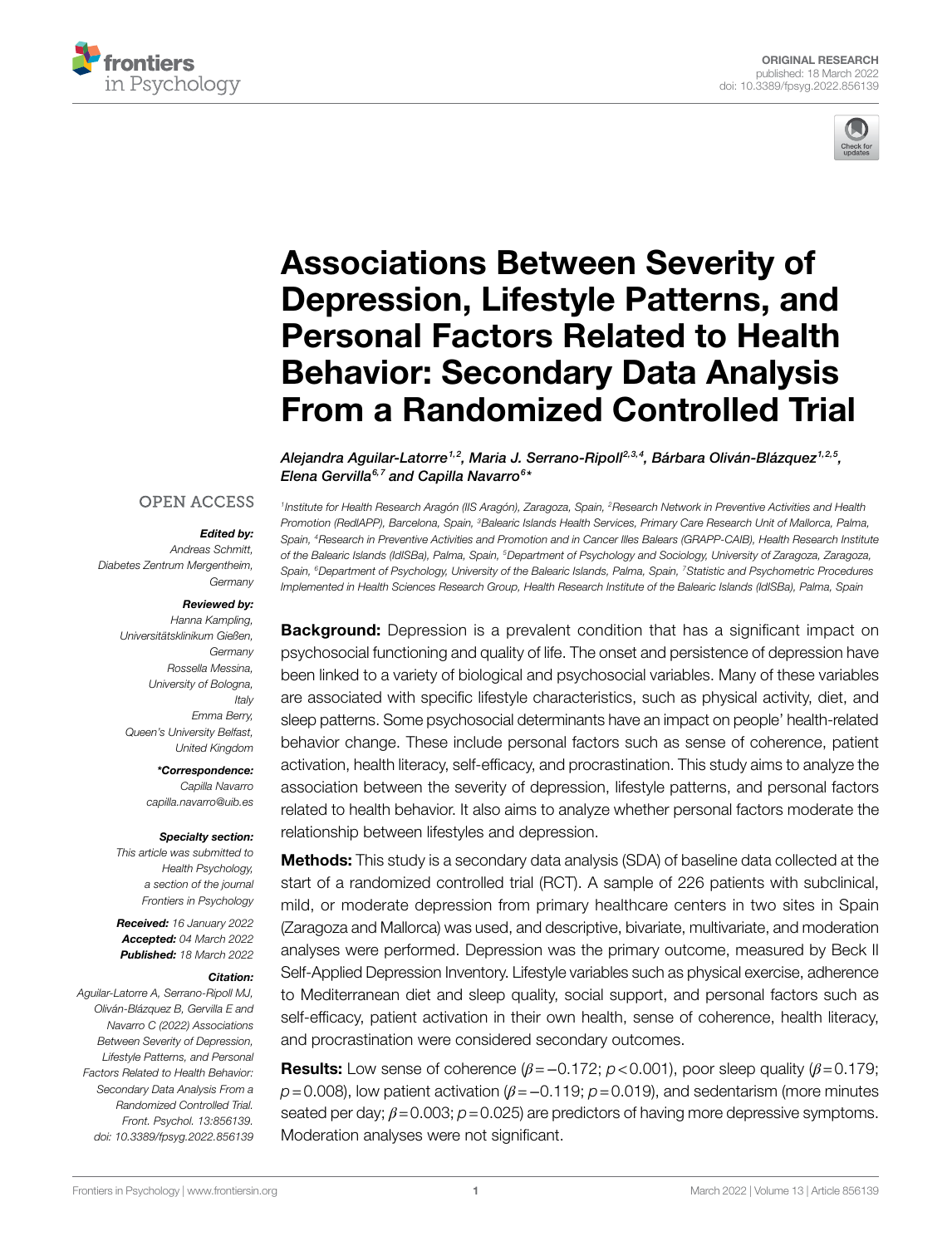**Discussion:** Lifestyle and personal factors are related to depressive symptomatology. Our findings reveal that sense of coherence, patient's activation level, sedentarism, and sleep quality are associated with depression. Further research is needed regarding adherence to Mediterranean diet, minutes walking per week and the interrelationship between lifestyles, personal factors, and depression.

#### Keywords: lifestyle, sleep quality, physical exercise, diet, personal factors, depression

# INTRODUCTION

Depression affects an estimated 280 million people globally, making it a leading cause of disability and a major contributor to the global burden of disease [\[World Health Organization](#page-8-0)  [\(WHO\), 2021](#page-8-0)]. Also, depression has a significant impact on psychosocial functioning and quality of life ([Malhi and Mann,](#page-7-0)  [2018\)](#page-7-0). The onset and persistence of depression have been linked to a variety of biological and psychosocial variables, many of which are associated with specific lifestyle characteristics (e.g., poor-quality diet, sleep disturbances, and sedentary lifestyle; [Toobert et al., 2007;](#page-8-1) [Hidaka, 2012](#page-7-1); [Kupfer et al., 2012](#page-7-2); [Lopresti](#page-7-3)  [et al., 2013\)](#page-7-3). Accordingly, some healthy habits (e.g., good dietary, good sleep quality, and adequate physical activity) are linked to reduced levels of depression ([Olivan-Blázquez et al., 2018](#page-8-2); [Ka-Yan Ip et al., 2021](#page-7-4); [Wong et al., 2021\)](#page-8-3). Specifically, physical exercise interventions as a treatment for depression appear to have a moderate to large effect (Josefsson et al., 2014; Kvam [et al., 2016](#page-7-6)). Additionally, the severity of depression and current depression diagnosis is associated with an unhealthy dietary intake, poorer dietary quality, and a lower Mediterranean diet score ([Oliván-Blázquez et al., 2021\)](#page-8-4). Similarly, there are also associations between mental health and having a healthy diet and a good amount of sleep ([Hepsomali and Groeger, 2021](#page-7-7)). Besides that, depression positively predicted poor sleep quality over time ([Wakefield et al., 2019\)](#page-8-5), and likewise, sleep disorders increase the risk of suicidal behavior in depressed patients ([Wang et al., 2019\)](#page-8-6).

Furthermore, some personal factors are also connected to mental health. Some of these factors are self-efficacy [\(Sherer](#page-8-7)  [et al., 1982](#page-8-7)), patient activation in their own health [\(Hibbard](#page-7-8)  [et al., 2004](#page-7-8)), sense of coherence [\(Antonovsky, 1993\)](#page-7-9), health literacy [\(Sørensen et al., 2015\)](#page-8-8), and procrastination [\(Guilera](#page-7-10)  [et al., 2018\)](#page-7-10). First, self-efficacy represents a person's confidence in their ability to self-regulate specific behaviors when confronted with various obstacles/barriers [\(Bandura, 1977;](#page-7-11) [Sherer et al.,](#page-8-7)  [1982](#page-8-7)). Self-efficacy facilitates the intention to engage in preventive health behavior [\(Dominick et al., 2013](#page-7-12)) and is related to depression ([Milanovic et al., 2018\)](#page-7-13). Second, activation in their personal health is a factor present in patients with better physical and mental health, who engage in more frequent individual exercise [\(Hibbard et al., 2004\)](#page-7-8). Patient activation is negatively associated with depression [\(Magnezi et al., 2014](#page-7-14)). Third, sense of coherence (SOC) is a factor that determines how well a person manages stress and stays healthy ([Antonovsky, 1993](#page-7-9)), and its relationship with depression is highly reported [\(Konttinen](#page-7-15)  [et al., 2008](#page-7-15); [Giglio et al., 2015\)](#page-7-16). Fourth, health literacy reflects an individual's capacity to independently engage in effective health communication and use health-related resources [\(Nutbeam, 2000\)](#page-8-9). Individuals with adequate health literacy are more likely to participate in preventive behaviors, have more disease-specific knowledge, and have good health management skills [\(Dominick et al., 2013\)](#page-7-12). Health literacy and depression correlate negatively [\(Hsu et al., 2020\)](#page-7-17). Fifth, procrastination is the irrational and voluntary delaying of necessary tasks ([Guilera](#page-7-10)  [et al., 2018](#page-7-10)) and is associated with perceived stress, depression, anxiety, and fatigue [\(Beutel et al., 2016](#page-7-18)). These personal factors are framed around the theory of salutogenesis [\(Antonovsky,](#page-7-19)  [1996\)](#page-7-19). The salutogenic approach aims to enhance participants' mental health and wellbeing by increasing their awareness, confidence, and ability to use their personal factors related to health behavior ([Langeland and Vinje, 2016\)](#page-7-20).

In light those previous associations between lifestyles, personal factors, and mental health, this study aims to analyze the association between the severity of the depression, some lifestyle patterns (physical exercise, sleep, and diet), and some personal factors related to health behavior (self-efficacy, activation in their own health, sense of coherence, health literacy, and procrastination). It also aims to analyze whether personal factors moderate the relationship between lifestyles and depression.

## METHODS AND ANALYSIS

## Study Design

This research project is a secondary data analysis (SDA; [Wickham,](#page-8-10)  [2019\)](#page-8-10) of baseline data collected at the start of a randomized controlled trial (RCT; [Aguilar-Latorre et al., 2020](#page-6-0)), whose main objective is to evaluate the effectiveness and cost-effectiveness of a lifestyle modification program in the prevention and treatment of subclinical, mild, and moderate depression in primary care settings.

## Sample Size

The sample size was established in the RCT study [\(Aguilar-](#page-6-0)[Latorre et al., 2020](#page-6-0)). A total of 226 participants were included in this study.

## Recruitment and Participants

The selection of participants was done using individuals who consulted a general practitioner (GP) from the participating primary healthcare centers (PHCs) for any reason and who met the inclusion criteria from the RCT study. The inclusion criteria were the following: individuals over the age of 18, either male or female, scoring  $\geq 10$  and  $\leq 30$  points on the BDI-II (Beck et al., 1996), who were experiencing depression symptoms for at least 2months, could understand written and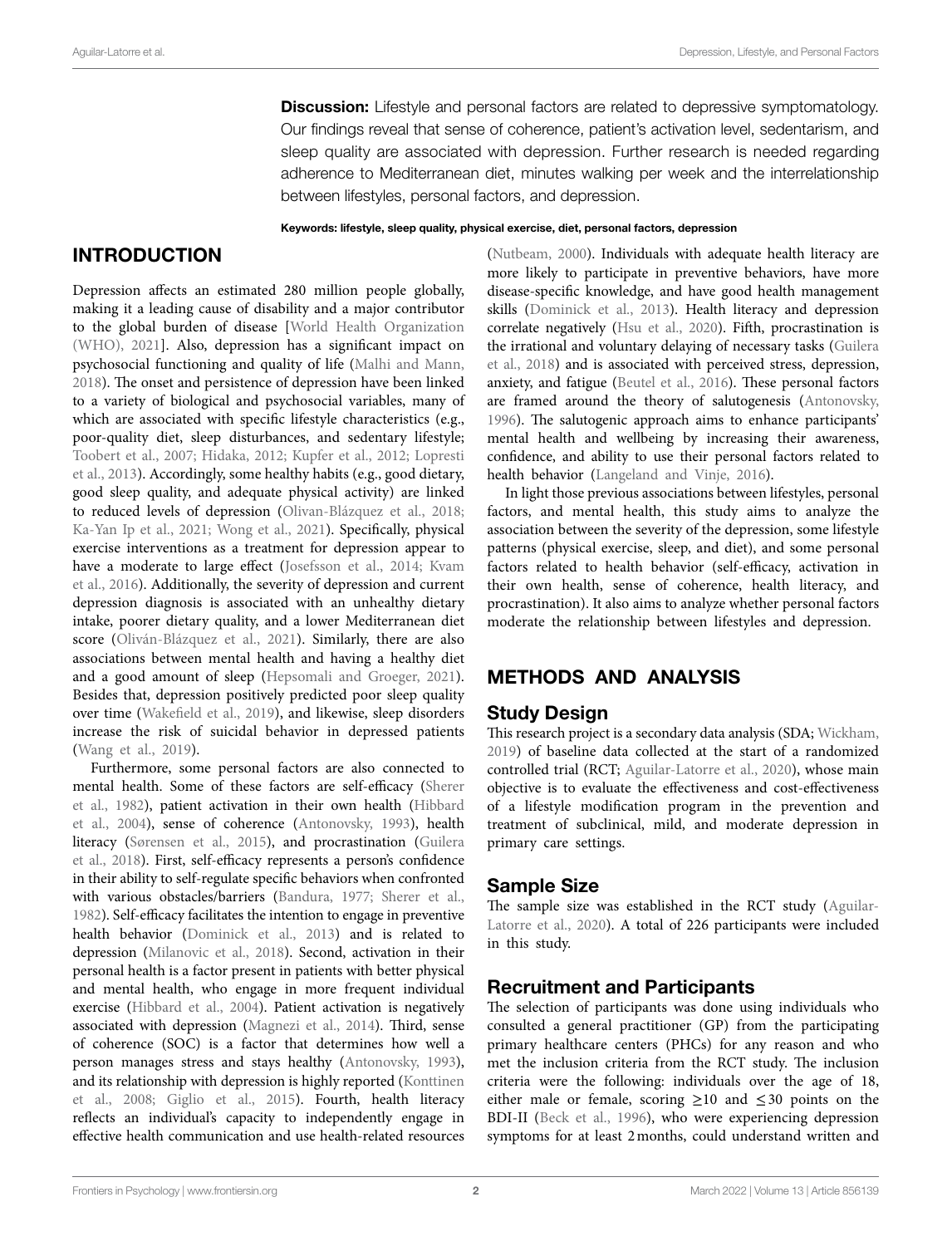spoken Spanish, and also had provided their written informed consent. The exclusion criteria were the following: individuals suffering from another disease that affects the central nervous system (organic brain pathology or having suffered a traumatic brain injury of any severity, dementia); individuals with another psychiatric diagnosis or psychiatric severe illness (substance dependence or abuse, history of schizophrenia, or other psychotic disorders, eating disorders) with the exception of anxiety pathology or personality disorders [collected through a medical history and from the Mini-International Neuropsychiatric Interview (MINI; [Ferrando et al., 2000](#page-7-22))]; individuals with a severe or uncontrolled medical, infectious, or degenerative illness that may have interfered with the affective symptoms; individuals experiencing delirium or hallucinations, risk of suicide, pregnancy, or lactation; patients who had participated in another clinical trial over the past 6months or who were in psychotherapy; individuals who practiced mindfulness, yoga, meditation, or similar practices for the preceding 6months, and who engaged in formal training at least once a week; and the presence of any medical, psychological, or social problem that could seriously interfere with the patient's participation in the study. Recruitment started in April 2020 for a period of 7months. A sample of 226 patients with subclinical, mild, or moderate depression was recruited from PHCs from two sites in Spain (Zaragoza and Mallorca).

Participants' data were collected in the PHCs through a structured interview carried out by Research Assistants (RA) who had received specific face-to-face training to ensure the standardization of data collection. Some RAs were involved in coding the data while others conducted the outcome assessments and data analysis. All information collected was treated following the provisions of current legislation on personal data protection.

# Study Variables

Sociodemographic data: We collected information on gender (female, male), age, marital status (without a partner: single, separated, divorced, in separation proceedings, widower or widow; and with a partner: married or living with a partner), education (none or primary and secondary or tertiary), occupation (working: active and not working: unemployment, homemaker, unpaid work, student, pensioner, sick leave, temporary job disability, permanent job disability, and other situations), and economic level (<Interprofessional Minimum Wage (IMW) to 2 IMW and  $>2$  IMW).

Depressive symptomatology was measured using the BDI-II ([Beck et al., 1996\)](#page-7-21). It consists of 21 multiple-choice questions, with each response being graded on a scale ranging from 0 to 3. The validated Spanish version has a Cronbach's alpha value (α) of 0.89 (Sanz et al., 2005). The standardized cut-offs are 0–13: minimal depression; 14–19: mild depression; 20–28: moderate depression; and 29–63: severe depression. The internal consistency of the BDI-II in our sample was acceptable  $(\alpha = 0.72)$ .

Social support was measured using the Medical Outcomes Study Social Support Survey (MOS-SS; [Sherbourne and Stewart,](#page-8-12)  [1991\)](#page-8-12). It has 19 items, with a 5-point Likert scale, measuring four subscales (emotional/informational, tangible, affectionate, and positive social interaction) and an overall functional social support index. Higher scores indicate increased support. The validated Spanish version has good reliability  $(\alpha \geq 0.91)$  and has been quite stable over time ([de la Revilla-Ahumada et al.,](#page-7-23)  [2005\)](#page-7-23). The internal consistency of the MOS-SS in our sample was excellent  $(\alpha = 0.95)$ .

Physical activity was measured using the International Physical Activity Questionnaire-Short Form (IPAQ-SF; [Kim et al., 2013](#page-7-24)). It contains seven items and records the activity over the last 7days, depending on intensity levels: vigorous-intensity activity, moderate-intensity activity, and walking and sitting. We used the validated Spanish version ([Roman-Viñas et al., 2010\)](#page-8-13). The IPAQ-SF had good reliability for vigorous physical activity and sitting hours, poor validity for moderate activity, and moderate reliability for walking ([Kurtze et al., 2008](#page-7-25)). In our analysis, we use the minutes walking per week and the minutes seated per day.

Adherence to a Mediterranean diet was assessed using the 14-item Mediterranean Diet Adherence Screener (MEDAS), developed by the PREDIMED study group [\(Martínez-González](#page-7-26)  [et al., 2010\)](#page-7-26). It includes items related to food consumption and consumption habits, such as the preference for white meat over red meat, portions of vegetables, fruit, red meat or sausages, portions of animal fat, sugar-sweetened beverages, red wine, legumes, fish, commercial pastries, and dressings made with traditional tomato sauce, garlic, onion, or leeks. The total score is between 0 and 14, with a higher score indicating better adherence to a Mediterranean diet [\(Schröder et al., 2011\)](#page-8-14).

Quality of sleep and sleep patterns were measured using the Pittsburgh Sleep Quality Index (PSQI; [Buysse et al., 1989](#page-7-27)). It distinguishes between "poor" and "good" sleep by assessing seven domains: subjective sleep quality, sleep latency, sleep duration, habitual sleep efficiency, sleep disturbances, sleep medication use, and daytime dysfunction over the previous month. It consists of 19 self-administered questions and five questions requesting the assessment of the patient's partner or housemate (which are not scored). Responses range from 0 (no difficulty) to 3 (extreme difficulty). The total score is between 0 and 21 points. The Spanish translation has an *α* of 0.81, with a sensitivity of 88.63%, and a specificity of 74.99% [\(Royuela-Rico and Macías-Fernández, 1997\)](#page-8-15). The internal consistency of the PSQI in our sample was acceptable  $(\alpha = 0.75)$ .

We also assessed personal factors related to health behavior: (1) self-efficacy ([Sherer et al., 1982](#page-8-7)); (2) activation [\(Hibbard](#page-7-8)  [et al., 2004\)](#page-7-8); (3) sense of coherence ([Antonovsky, 1993\)](#page-7-9); (4) health literacy [\(Sørensen et al., 2015](#page-8-8)); and (5) procrastination [\(Guilera et al., 2018](#page-7-10)).

Self-efficacy was measured using the Self-Efficacy Scale (SES; [Sherer et al., 1982](#page-8-7)), which is made up of two subscales: the General Self-Efficacy subscale (17 items assessing the individual's beliefs about their ability to perform well in various situations) and the Social Self-Efficacy subscale (6 items). It consists of 23 items, each rated on a 14-point scale (ranging from strongly agree to strongly disagree). Higher scores indicate higher levels of self-efficacy. It has an  $\alpha$  value of 0.86 for the General Selfefficacy subscale and 0.71 for the Social Self-efficacy subscale. Godoy translated the unpublished Spanish version in 1990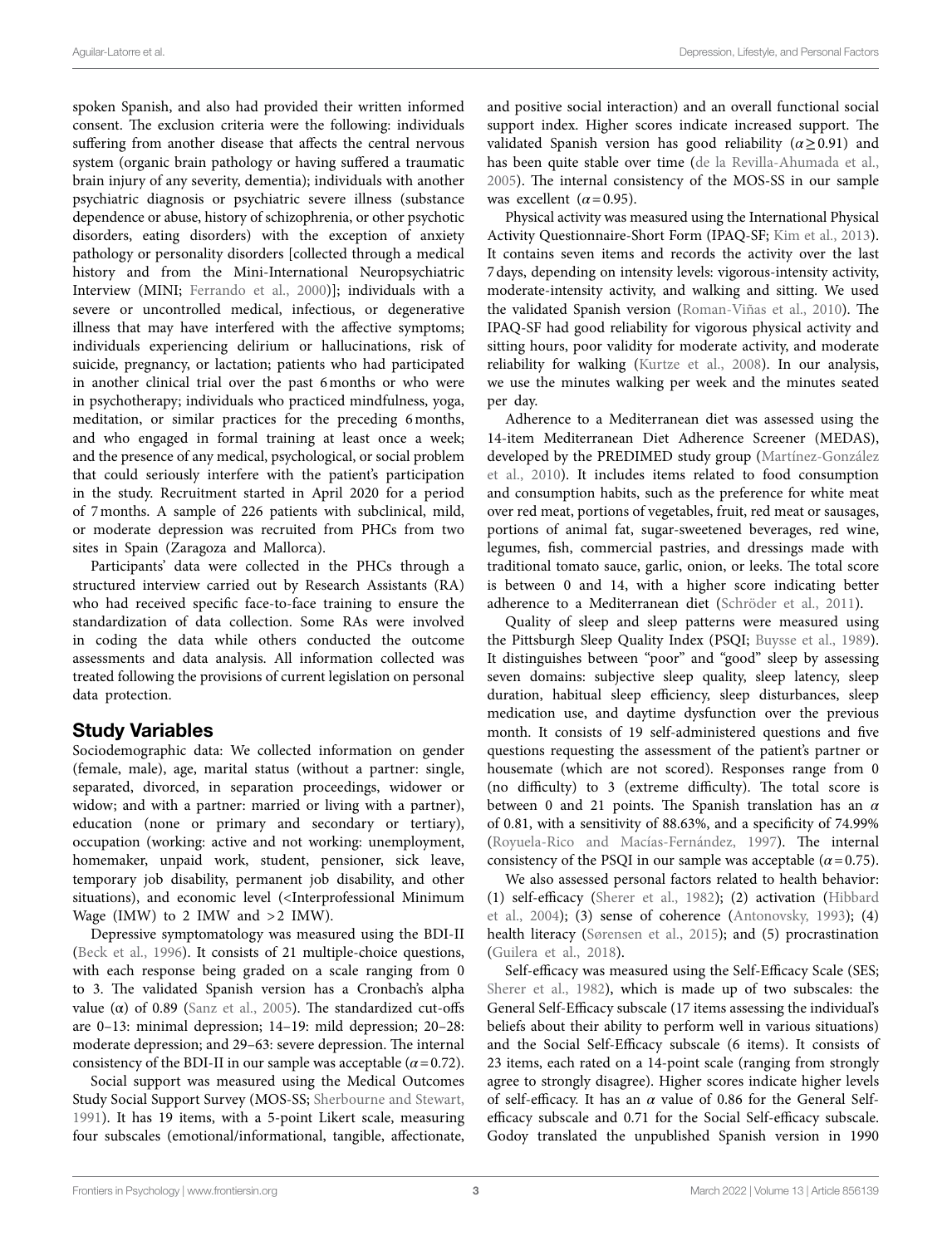([Lopez-Torrecillas et al., 2006](#page-7-28)). The internal consistency of the SES in our sample was good  $(\alpha = 0.87)$ .

Patient activation in their own health was measured using the Patient Activation Questionnaire (PAM) regarding their health management ([Hibbard et al., 2004\)](#page-7-8). It assesses the patient's perceived knowledge, skills, and confidence to engage in self-management activities. It consists of 23 items, each rated on a 4-point scale. Higher scores indicate higher levels of activation [\(Hibbard et al., 2004](#page-7-8)). This scale has been validated exclusively for chronic patients in Spanish. It had an item separation index for the parameters of 6.64 and a reliability of 0.98 [\(Moreno Chico et al., 2018](#page-7-29)). The internal consistency of the PAM in our sample was good  $(\alpha = 0.86)$ .

Sense of coherence was measured using the Sense of Coherence (SOC-13) questionnaire [\(Antonovsky, 1993\)](#page-7-9). It assesses an individual's willingness to assess vital experiences. In addition, it assesses the sense of coherence, comprehensibility, manageability, and meaningfulness. It consists of 13 items, each rated on a 7-point scale. Higher scores (after reversal of the inverted items) indicate a higher sense of coherence. It has a consistency rate of 0.84 to 0.93. We used the validated Spanish version [\(Moreno et al., 1997](#page-7-30)). The internal consistency of the SOC-13 in our sample was acceptable  $(\alpha = 0.78)$ .

Health Literacy was measured using the Health Literacy Europe Questionnaire (HLS-EUQ16; [Sørensen et al., 2015](#page-8-8)). Health literacy refers to individual skills used to obtain, process, and understand health information and the competencies necessary to make appropriate health-related decisions. It contains 16 items, each rated on a 4-point scale. Higher scores indicate worst health literacy. Its validated Spanish version has an α value of 0.98 ([Nolasco et al., 2018](#page-8-16)). The internal consistency of the HLS-EUQ16 in our sample was excellent  $(\alpha = 0.91)$ .

Procrastination was measured using the Irrational Procrastination Scale (IPS; [Steel, 2010](#page-8-17)). To measure general procrastination (the dysfunctional action of delaying or postponing something). It contains nine items, rated on a 5-point Likert scale, with higher scores (after reversal of the inverted items) indicating a higher level of procrastination. It has an  $\alpha$  value of 0.90. We used the validated Spanish version ([Guilera et al., 2018](#page-7-10)). The internal consistency of the IPS in our sample was good  $(\alpha = 0.83)$ .

## Statistical Analysis

Firstly, a descriptive analysis was performed (frequencies for categorical variables; means and standard deviation for continuous variables) to determine the characteristics of the sample. Secondly, to analyze the associations between the BDI-II score and all the variables, correlations were performed using the Pearson correlation coefficient test. Thirdly, a multiple linear regression was performed [\(Núñez et al., 2011\)](#page-8-18), using a stepwise method to obtain a better fitting result upon statistical analysis. This stepwise regression simply repeats multiple regression, deleting the least correlated variable each time [\(Hamilton and James, 1994\)](#page-7-31). Only the significant variables obtained in the bivariate analysis were introduced in the regression model. Finally, several hierarchical multiple regression analyses were conducted to test whether depression is associated

with multiple lifestyles and personal factors, and more specifically whether personal factors (SES, PAM, SOC-13, HLS-EUQ16, and IPS) moderate the relationship between lifestyles (IPAQ-SF-Walking, IPAQ-SF-Sedentarism, PSQI, and MEDAS) and depression (BDI-II). In the first steps, two variables were included as: one of the lifestyle variables and one of the personal factors. If they accounted for a significant amount of variance in BDI-II, an interaction term between them was created. Next, the interaction term between them was added to the regression model; if it accounted for a significant proportion of BDI-II, we examined the interaction plot in order to establish the direction of the relationship.

Moderation analyses were performed using Hayes's PROCESS macro (v. 3.2; [Hayes, 2018](#page-7-32)) for IBM SPSS Statistics software (version 25.0; [IBM Corp., 2017](#page-7-33)). Bootstrap resampling (5.000 samples) was used to estimate 95% confidence intervals. Given that heteroscedasticity is common in cross-sectional data and that our sample consisted of less than 250 subjects, all analyses included a correction for heteroscedasticity (HC3; [Long and](#page-7-34)  [Ervin, 2000](#page-7-34)). The Johnson-Neyman technique was used to compute the range of significance and simple slopes for the interaction analyses [\(Hayes, 2018](#page-7-32)). We reported unstandardized regression coefficients; all analyses were two-tailed and used conventional significance thresholds  $(\alpha = 0.05)$ . The reliability analysis was performed using the R statistical software environment (version 3.6.2; [R Core Team, 2019\)](#page-8-19). The descriptive, bivariate, and multivariable analysis were performed using IBM SPSS Statistics software (version 25.0; [IBM Corp., 2017](#page-7-33)).

# RESULTS

## Descriptive and Bivariate Analysis

Firstly, the descriptive analysis is shown in **[Table 1](#page-4-0)**. Of the 226 participants, 185 were females and 41 were males, and all participants fell between the age range of 20 to 86 years old (mean  $age = 53.54$ ,  $SD = 13.41$ ).

**[Table 1](#page-4-0)** shows the results of the bivariate analysis of depressive symptomatology, sociodemographic variables, lifestyle variables, and personal factors. There is a significant relationship between level of depression and age (−0.147, *p*=0.027), sedentarism (minutes seated per day; 0.136, *p*=0.042), sleep quality (0.344, *p*<0.001), social support (−0.193, *p*=0.004), self-efficacy (−0.412, *p*<0.001), patient activation in their own health (−0.333, *p*<0.001), sense of coherence (−0.546, *p*<0.001), health literacy (0.150, *p*=0.024), and procrastination (0.309, *p*<0.001). Adherence to a Mediterranean diet was not significant (−0.089,  $p=0.181$ ), neither were the minutes spent walking per week (0.053,  $p=0.425$ ), nor the rest of sociodemographic variables.

# Multivariate Analysis

Regarding the multivariate analysis, once the stepwise regression eliminated the weakest correlated variables, the remaining variables are shown in **[Table 2](#page-4-1)**. Low sense of coherence ( $\beta$ =−0.172;  $p$  < 0.001), poor sleep quality (*β*=0.179; *p*=0.008), low patient activation (*β*=−0.119; *p*=0.019), and sedentarism (more minutes seated per day; *β*=0.003; *p*=0.025) are predictors of having more severe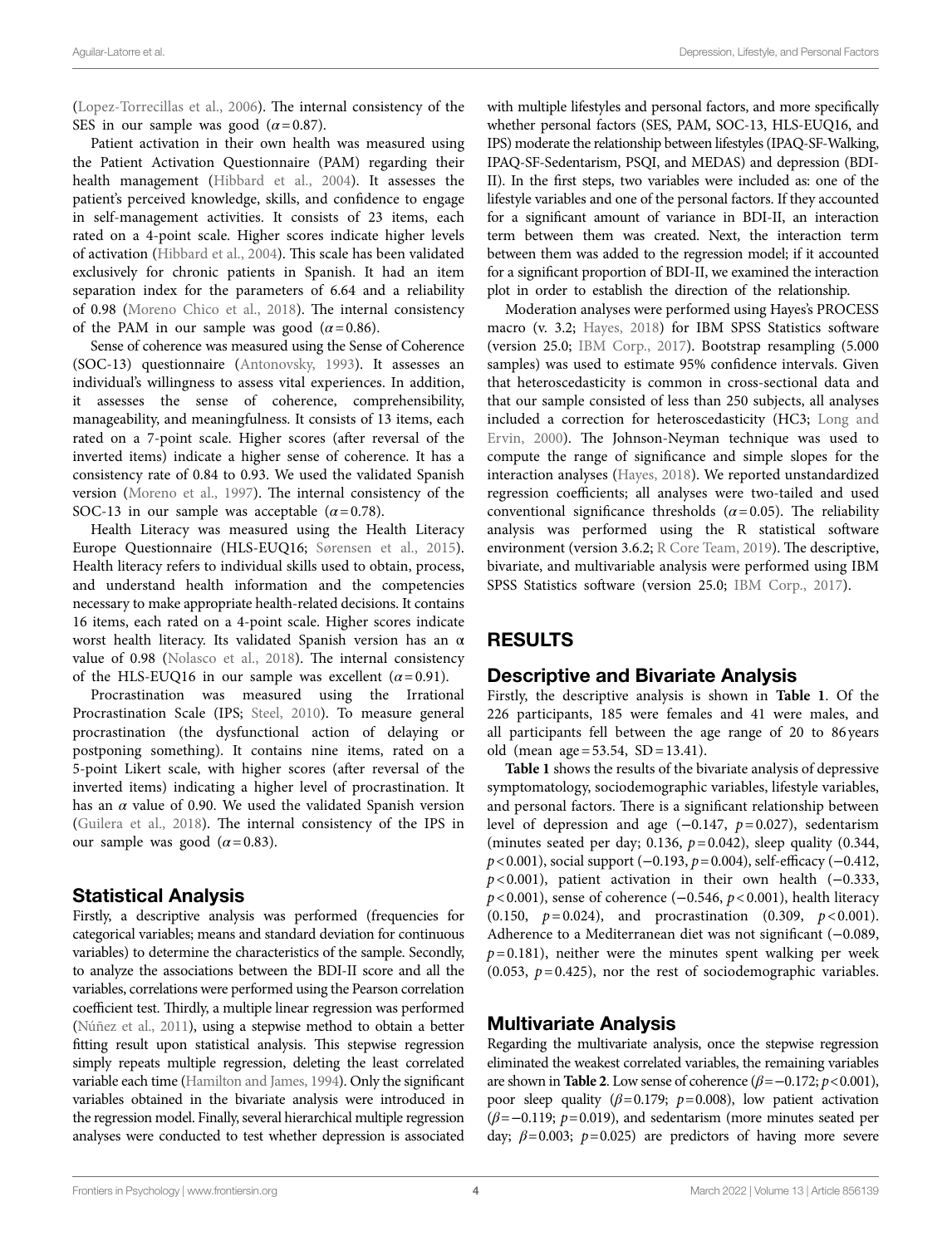#### <span id="page-4-0"></span>**TABLE 1** | Demographic characteristics, lifestyle variables, and personal factors of the sample.

| <b>Variables</b>                              | Total sample $(n=226)$ | <b>Pearson correlation coefficient</b><br>with BDI-II | Value of p |  |
|-----------------------------------------------|------------------------|-------------------------------------------------------|------------|--|
| Gender                                        |                        |                                                       |            |  |
| Male, $n$ $(\%)$                              | 41(18.1)               |                                                       | 0.080      |  |
| Female, $n$ (%)                               | 185 (81.9)             | 0.117                                                 |            |  |
| Education                                     |                        |                                                       |            |  |
| None or primary, $n$ (%)                      | 87 (38.5)              |                                                       |            |  |
| Secondary or tertiary, n (%)                  | 139 (61.5)             | $-0.010$                                              | 0.879      |  |
| Occupation                                    |                        |                                                       |            |  |
| Working, n (%)                                | 67 (29.6)              | 0.031                                                 | 0.644      |  |
| Not working, n (%)                            | 159 (70.4)             |                                                       |            |  |
| Marital status                                |                        |                                                       |            |  |
| With a partner, $n$ (%)                       | 126 (55.8)             | 0.014                                                 | 0.836      |  |
| Without a partner, $n$ (%)                    | 100 (44.2)             |                                                       |            |  |
| Economic level                                |                        |                                                       |            |  |
| <imw 2="" <math="" imw,="" to="">n (%)</imw>  | 205 (90.7)             | $-0.129$                                              | 0.052      |  |
| $>2$ IMW, $n$ (%)                             | 21(9.3)                |                                                       |            |  |
| Age, years, M (SD)                            | 53.54 (13.41)          | $-0.147$                                              | 0.027      |  |
| IPAQ-SF-Walking (minutes per week), M (SD)    | 212.32 (285.31)        | 0.053                                                 | 0.425      |  |
| IPAQ-SF-Sedentarism (minutes per day), M (SD) | 288.90 (185.25)        | 0.136                                                 | 0.042      |  |
| PSQI, M (SD)                                  | 11.18 (4.64)           | 0.344                                                 | < 0.001    |  |
| MEDAS, M (SD)                                 | 6.38(1.85)             | $-0.089$                                              | 0.181      |  |
| MOS-SS, M (SD)                                | 12.02 (3.03)           | $-0.193$                                              | 0.004      |  |
| SES, M (SD)                                   | 169.38 (47.10)         | $-0.412$                                              | < 0.001    |  |
| PAM, M (SD)                                   | 40.43 (6.12)           | $-0.333$                                              | < 0.001    |  |
| SOC-13, M (SD)                                | 46.31 (12.78)          | $-0.546$                                              | < 0.001    |  |
| HLS-EUQ16, M (SD)                             | 31.55(7.14)            | 0.150                                                 | 0.024      |  |
| IPS, M(SD)                                    | 28.01 (6.95)           | 0.309                                                 | < 0.001    |  |

*IMW, Interprofessional Minimum Wage; BDI-II, Beck II Self-Applied Depression Inventory; IPAQ-SF, Physical Activity Questionnaire-Short Form; PSQI, Pittsburgh Sleep Quality Index; MEDAS, Mediterranean Diet Adherence Screener; MOS-SS, Medical Outcomes Study Social Support Survey; SES, Self-Efficacy Scale; PAM, Patient Activation Questionnaire; SOC-13, Sense of Coherence questionnaire; HLS-EUQ16, Health Literacy Europe Questionnaire; and IPS, Irrational Procrastination Scale. Significant differences (p≤0.05) are highlighted in bold font.*

<span id="page-4-1"></span>TABLE 2 | Regression model of the BDI-II scores with lifestyle variables and personal factors as predictors.

| Model               | Unstandardized coefficients |       | <b>Standardized</b><br>coefficients |          |            |                    | <b>Collinearity statistics</b> |            |
|---------------------|-----------------------------|-------|-------------------------------------|----------|------------|--------------------|--------------------------------|------------|
|                     | в                           | SE    | <b>Beta</b>                         |          | Value of p | 95% CI for B       | <b>Tolerance</b>               | <b>VIF</b> |
| (Constant)          | 34.297                      | 2.331 |                                     | 14.711   | 0.000      | [29.703, 38.892]   |                                |            |
| SOC-13              | $-0.172$                    | 0.026 | $-0.421$                            | $-6.603$ | 0.000      | $[-0.223, -0.120]$ | 0.724                          | 1.381      |
| PSQI                | 0.179                       | 0.067 | 0.159                               | 2.675    | 0.008      | [0.047, 0.310]     | 0.834                          | 1.199      |
| <b>PAM</b>          | $-0.119$                    | 0.050 | $-0.140$                            | $-2.366$ | 0.019      | [-0.218, -0.020]   | 0.844                          | 1.184      |
| IPAQ-SF-Sedentarism | 0.003                       | 0.002 | 0.123                               | 2.258    | 0.025      | [0.000, 0.006]     | 0.992                          | 1.008      |

*Significant differences (p*≤*0.05) are highlighted in bold font. CI, confidence interval. Dependent Variable: Beck II Self-Applied Depression Inventory (BDI-II). IPAQ-SF, Physical Activity Questionnaire-Short Form; PSQI, Pittsburgh Sleep Quality Index; PAM, Patient Activation Questionnaire; and SOC-13, Sense of Coherence questionnaire.*

depressive symptoms. This model explains 33% of the overall variance  $[R^2 \text{ adjusted} = 0.336, F(4,221) = 29.507, p < 0.001].$ 

# Moderation Analysis

Regression coefficients were obtained for the variables that showed significant results in the bivariate analysis. In each model, one of the significant lifestyle variables (PSQI or IPAQ-SF-Sedentarism) and one of the significant personal factors (SES, PAM, SOC-13, HLS-EUQ16, or IPS) were included. Next, as all the models were significant, the interaction term between them was created and added to the regression model. At this point, only the interaction between SES and PSQI was significant, so that was the only moderation worth exploring. So, to test whether SES moderates the relationship between PSQI and depression (BDI-II), hierarchical multiple regression analyses were conducted. In the first step, two variables were included as: SES and PSQI. These two variables accounted for a significant amount of depression,  $R^2 = 0.226$ ,  $F(2, 223) = 32.517$ ,  $p < 0.001$ . The interaction term between them was added to the regression model which accounted for a significant proportion of the variance in BDI-II,  $\Delta R^2 = 0.014$ ,  $\Delta F(1, 222) = 4.07$ ,  $p < 0.001$ . However, the effect only showed a tendency *b*=0.0026,  $t(222) = 1.942$ ,  $p = 0.053$  (**Table 3**). As this moderation was not significant, the interaction plot was not examined to establish the direction of the relationship.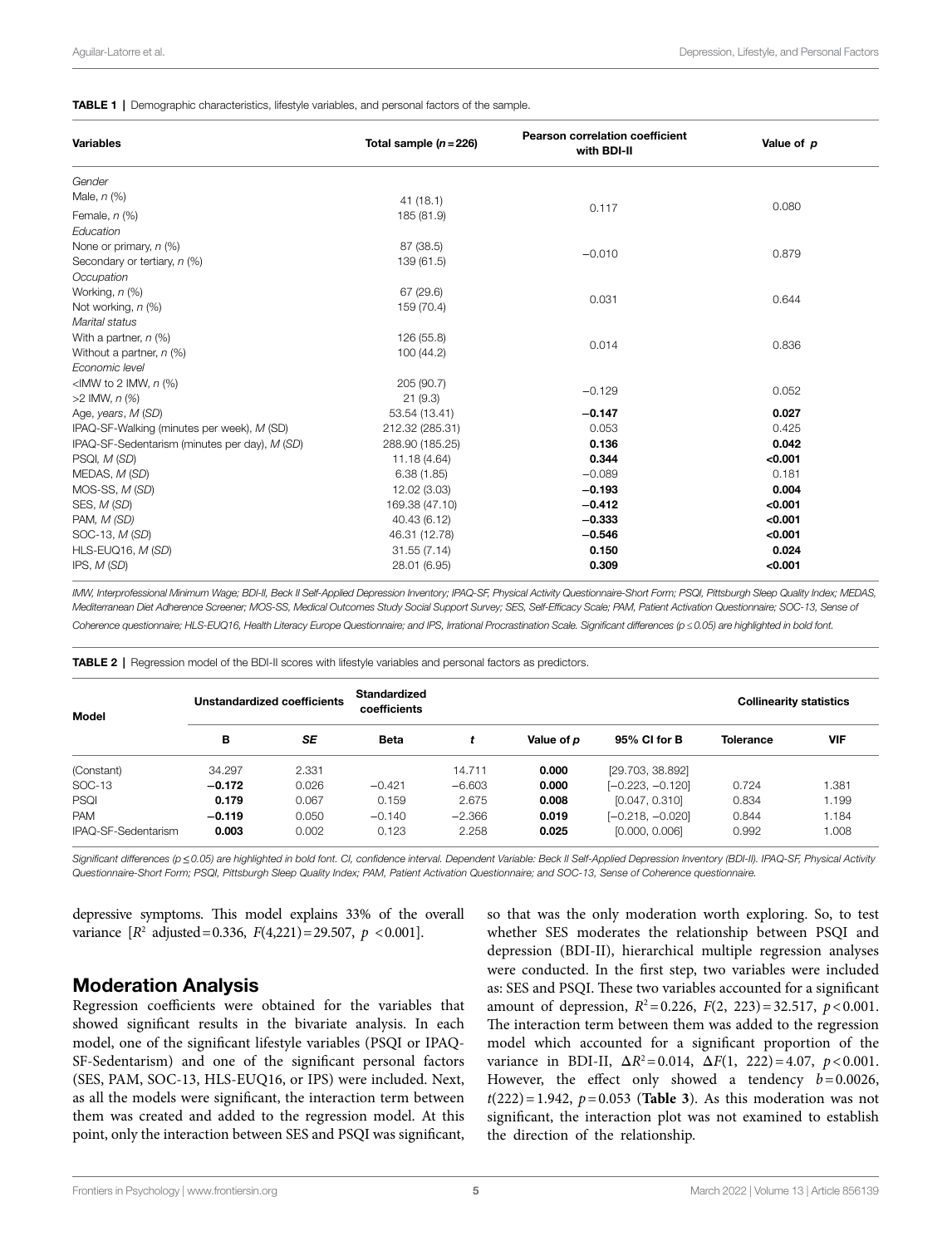| <b>Variables</b>           | $R^2$ | F(2, 223) | Value of p | $\Delta$ R <sup>2</sup> | $\Delta F(1, 222)$ | Value of p | Interaction                                      |
|----------------------------|-------|-----------|------------|-------------------------|--------------------|------------|--------------------------------------------------|
| SES and PSOL               | 0.226 | 32.517    | < 0.001    | 0.014                   | 4.07               | < 0.001    | $b = 0.0026$ , $t(222) = 1.942$ ,<br>$p = 0.053$ |
| PAM and PSOL               | 0.198 | 27.464    | < 0.001    | 0.009                   | 2.47               | 0.118      |                                                  |
| SOC-13 and PSOL            | 0.317 | 51.686    | < 0.001    | 0.007                   | 2.35               | 0.127      |                                                  |
| HLS-EUQ16 and PSQL         | 0.129 | 16.570    | < 0.001    | 0.009                   | 2.37               | 0.125      | $\overline{\phantom{a}}$                         |
| <b>IPS and PSOL</b>        | 0.180 | 24.446    | < 0.001    | 0.003                   | 0.77               | 0.381      |                                                  |
| MOS-SS and PSOL            | 0.134 | 17.231    | < 0.001    | 0.136                   | 0.523              | 0.470      | $\overline{\phantom{a}}$                         |
| SES and Sedentarism        | 0.189 | 25.916    | < 0.001    | 0.000                   | 0.009              | 0.926      | $\overline{\phantom{a}}$                         |
| PAM and Sedentarism        | 0.128 | 16.418    | < 0.001    | 0.004                   | 1.115              | 0.292      |                                                  |
| SOC-13 and Sedentarism     | 0.310 | 50.190    | < 0.001    | 0.000                   | 0.074              | 0.789      |                                                  |
| HLS-EUQ16 and Sedentarism  | 0.042 | 4.88      | < 0.001    | 0.006                   | 1.374              | 0.242      | $\overline{\phantom{a}}$                         |
| <b>IPS and Sedentarism</b> | 0.114 | 14.309    | < 0.001    | 0.004                   | 1.000              | 0.318      |                                                  |
| MOS-SS and Sedentarism     | 0.066 | 7.833     | < 0.001    | 0.070                   | 1.033              | 0.311      |                                                  |
|                            |       |           |            |                         |                    |            |                                                  |

<span id="page-5-0"></span>TABLE 3 | Linear regression analysis of personal factors, lifestyle variables, and the interaction between them on depression.

*Dependent Variable: Beck II Self-Applied Depression Inventory (BDI-II). IPAQ-SF, Physical Activity Questionnaire-Short Form; PSQI, Pittsburgh Sleep Quality Index; MEDAS, Mediterranean Diet Adherence Screener; MOS-SS, Medical Outcomes Study Social Support Survey; SES, Self-Efficacy Scale; PAM, Patient Activation Questionnaire; SOC-13, Sense of Coherence questionnaire; HLS-EUQ16, Health Literacy Europe Questionnaire; and IPS, Irrational Procrastination Scale. Significant differences (p≤0.05) are highlighted in bold font.*

# **DISCUSSION**

This study aimed to analyze the association between the severity of the depression, lifestyle patterns (physical exercise, sleep, and diet), and personal factors related to health behavior (selfefficacy, activation in their own health, sense of coherence, health literacy, and procrastination).

Regarding the multivariate analysis, data showed that having a low sense of coherence, poor sleep quality, low patient activation, and sedentarism were predictors of having higher depressive symptomatology. Findings as such add to the body of evidence that some lifestyles and personal factors are related to depression. In line with our results, it has been widely shown that sense of coherence is inversely related to depression, presenting a protective capacity against depressive symptoms ([Plata-Muñoz](#page-8-20)  [et al., 2004](#page-8-20); [Skärsäter et al., 2009](#page-8-21); [Anyfantakis et al., 2015](#page-7-35); [López-Martínez et al., 2019\)](#page-7-36). In line with other studies, patient activation in their own health is associated with better mental health [\(McCusker et al., 2016](#page-7-37)) and is negatively correlated with depression ([Ngooi et al., 2017](#page-7-38)). Depressive symptoms are typically accompanied by emotions of helplessness and poor quality of life, which are then related to low patient activation scores ([Magnezi et al., 2014\)](#page-7-14). A sedentary lifestyle is recognized as a risk factor for depression [\(Porras-Segovia et al., 2019](#page-8-22)) since sedentary people tend to dedicate less time to physical exercise or social activities ([Zhai et al., 2015\)](#page-8-23). Sleep quality has also been shown to have significant weight in explaining depression. Sleep has been linked to depression in multiple studies since a lack of sleep is one of the most frequent symptoms that appear in depression (Wang et al., 2019).

The bivariate analysis revealed that individuals with more depressive symptoms had lower age, and a lower score in social support, self-efficacy, patient activation in their own health, sense of coherence, and lower levels of health literacy. In addition, depressive symptoms were related to a more sedentary lifestyle, poor sleep quality, and more procrastination. However, no significant relationship was found with regard to the adherence to a Mediterranean diet, nor with the minutes of walking per week. Regarding adherence to a Mediterranean diet, this non-significant association could be due to the fact that the mean score obtained in our sample was 6.38. In some studies, to consider that there is optimal adherence to a Mediterranean diet pattern, the result needed to be greater than 9 ([Salvatore-](#page-8-24)[Benito et al., 2019;](#page-8-24) [Gregório et al., 2020](#page-7-39)). This low score has been found in several studies that show how Spain and other Mediterranean-based countries are moving away from Mediterranean diet patterns [\(Godoy-Izquierdo et al., 2021\)](#page-7-40). Regarding minutes spent walking per week, this non-significant association could be due to the fact that the mean of minutes spent walking per week in our sample was 212.32, which is more or less the amount recommended (150min per week of moderate aerobic physical activity or a minimum of 75min per week of vigorous aerobic activity; [World Health Organization,](#page-8-25)  [2010\)](#page-8-25). Our sample had an adequate amount (in minutes) of physical exercise, but the predominant physical activity was walking, which is the one with the lowest intensity. Therefore, although all physical exercise provides health benefits, the frequency, intensity, and duration of the exercise have a significant influence on its benefits [\(World Health Organization, 2010\)](#page-8-25). This relationship requires further research as the questionnaire used (IPAQ-SF) has inherent shortcomings (i.e., individuals may have had conceptual difficulty distinguishing between terms such as vigorous or moderate physical activity; people may have had certain limits recalling weekly activities; and there may have been overestimations regarding the amount of physical activity done. In any case, IPAQ-SF reliability and validity have been rigorously verified in many countries, and it is widely used in current international research [\(Aibar et al., 2016\)](#page-6-1)).

Furthermore, this study also aimed to analyze whether personal factors moderate the relationship between lifestyles and depression. These moderation analyses were not significant. This means that in the present sample, the relationship between the lifestyles tested (sleep quality and sedentarism) and depression does not change according to the value of the different moderators (i.e., personal factors). The interrelationship between lifestyles, personal factors, and depression should be studied further, for example,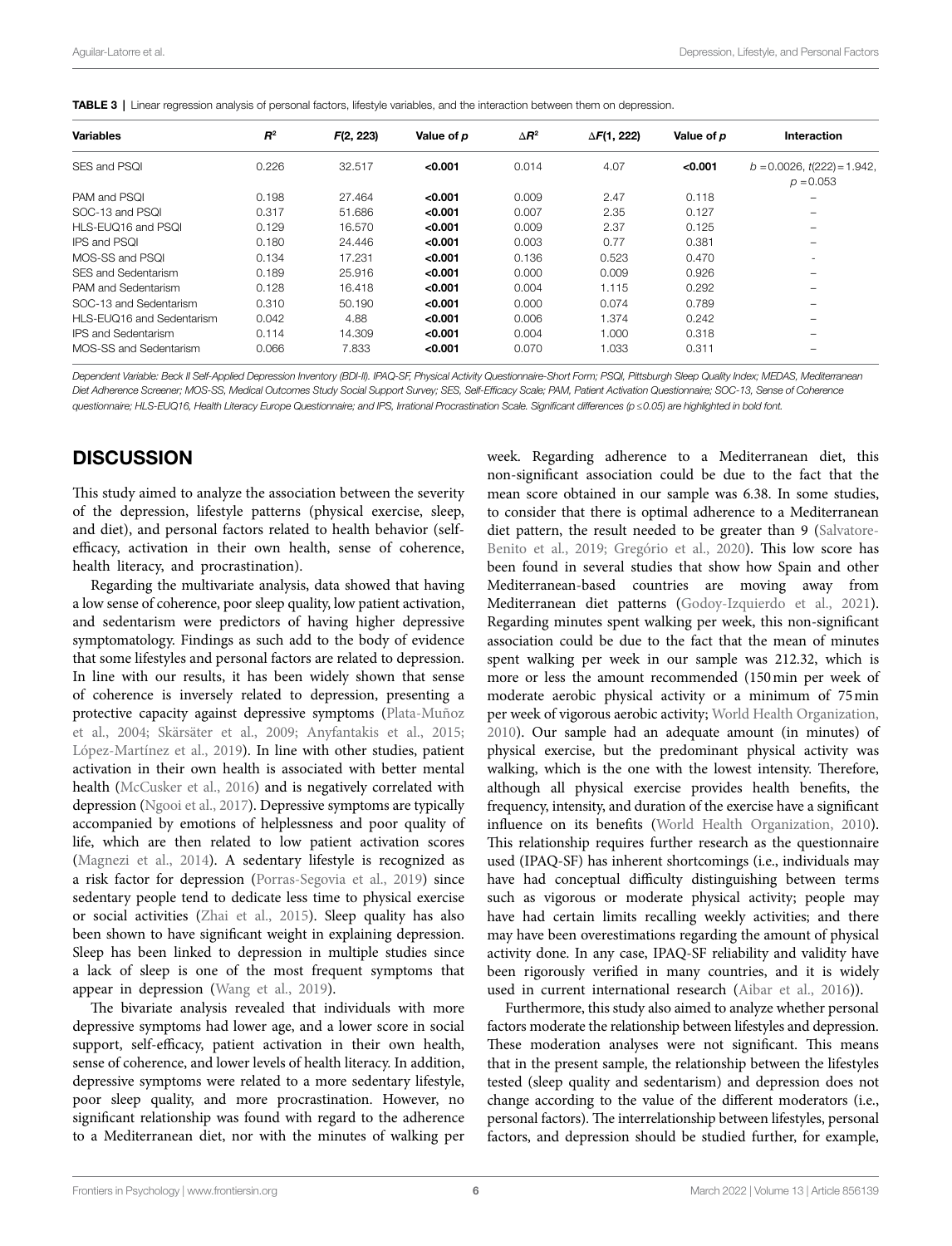in larger sample sizes where there may be more power to detect moderation effects, by testing other types of analysis such as mediation, and/or using longitudinal data.

The present SDA study provides data for gaining knowledge and understanding into the relationships between lifestyle, personal factors, and depression. Given the results that some lifestyle and personal factors are related to depression, some programs that modify lifestyle and personal factors might be beneficial in reducing symptoms of depression. This would be in line with recent meta-analyses of RCTs of Lifestyle Modification Programs (LMPs) suggesting that LMPs might be effective in mitigating depressive symptoms [\(Gómez-Gómez](#page-7-41)  [et al., 2020](#page-7-41); [Wong et al., 2021](#page-8-3)).

# **STRENGTHS**

This type of research, in which various topics about healthy lifestyles and personal factors are analyzed together in their association with depression (sleep quality, physical exercise, adherence to a Mediterranean diet, self-efficacy, patient activation in their own health, sense of coherence, health literacy, and procrastination), is scarce. This study adds to the body of evidence that some lifestyles and personal factors are related to depression. In addition, the profile of the participants corresponded with the profile of those who generally attend PHCs consultations, as the majority of patients have depression, and this type of patient is usually treated in PHCs, with only a small percentage of them being referred to a specialist.

# LIMITATIONS

Even though SDAs complement primary data collection, could be a suitable starting point for some research, and are a costeffective way of describing the current situation [\(McCaston,](#page-7-42)  [2005\)](#page-7-42), they have some limitations. For example, we are not able to make causal inferences ([Wickham, 2019](#page-8-10)), and the associations identified might be difficult to interpret ([Wang](#page-8-26)  [and Cheng, 2020](#page-8-26)). Because this is an exploratory SDA of an RCT, there were no sample size estimates or *p*-value adjustments. So, the findings must be interpreted with caution and should only be regarded as preliminary signs that should be studied further.

# **CONCLUSION**

Depression is a common pathology worldwide. Lifestyle and personal factors are related to depressive symptomatology. Our

# **REFERENCES**

<span id="page-6-0"></span>Aguilar-Latorre, A., Navarro, C., Oliván-Blázquez, B., Gervilla, E., Magallón Botaya, R., Calafat-Villalonga, C., et al. (2020). Effectiveness and costeffectiveness of a lifestyle modification programme in the prevention and treatment of subclinical, mild and moderate depression in primary care: A

findings reveal that sense of coherence, the patient's activation level, sedentarism, and sleep quality are associated with depression. Further research is needed regarding adherence to Mediterranean diet, minutes walking per week and the interrelationship between lifestyles, personal factors, and depression.

# DATA AVAILABILITY STATEMENT

The raw data supporting the conclusions of this article will be made available by the authors, without undue reservation.

# ETHICS STATEMENT

The studies involving human participants were reviewed and approved by Research Ethics Committee of Aragón (CEICA, PI18/286) and the Research Ethics Committee of the Balearic Islands (IB3950/19 PI). The patients/participants provided their written informed consent to participate in this study.

# AUTHOR CONTRIBUTIONS

BO-B, MS-R, and CN: conceptualization and supervision. AA-L: data curation, software, and visualization. AA-L and EG: formal analysis and methodology. BO-B: funding acquisition, project administration, and validation. AA-L, BO-B, MS-R, and CN: investigation. AA-L and BO-B: writing—original draft. EG, MS-R, and CN: writing—review and editing. All authors contributed to the article and approved the submitted version.

# FUNDING

This work was supported by Carlos III Health Institute grant number PI18/01336. The funders have no role in study design, data collection and analysis, decision to publish, and manuscript preparation. The funding body will conduct an audit trail once a year.

# ACKNOWLEDGMENTS

We wish to thank the Primary Care Prevention and Health Promotion Network (RedIAPP-Health Institute Carlos III, Spain), Primary Health Care Research Group of Aragon (GAIAP— B21-20R) of the Department of Science, University and Knowledge Society of the Aragon (Spain) government, and Feder Funds "Another way to make Europe."

randomised clinical trial protocol. *BMJ Open* 10:e038457. doi: [10.1136/](https://doi.org/10.1136/bmjopen-2020-038457) [bmjopen-2020-038457](https://doi.org/10.1136/bmjopen-2020-038457)

<span id="page-6-1"></span>Aibar, A., García-González, L., Abarca-Sos, A., Burillo, B., and Zaragoza-Casterad, J. (2016). Analizando la validación del IPAQ en jóvenes adolescentes: un protocolo modificado para la recogida de datos. *Revista Euroamericana de Ciencias Del Deporte* 5, 123–132. doi: [10.6018/264761](https://doi.org/10.6018/264761)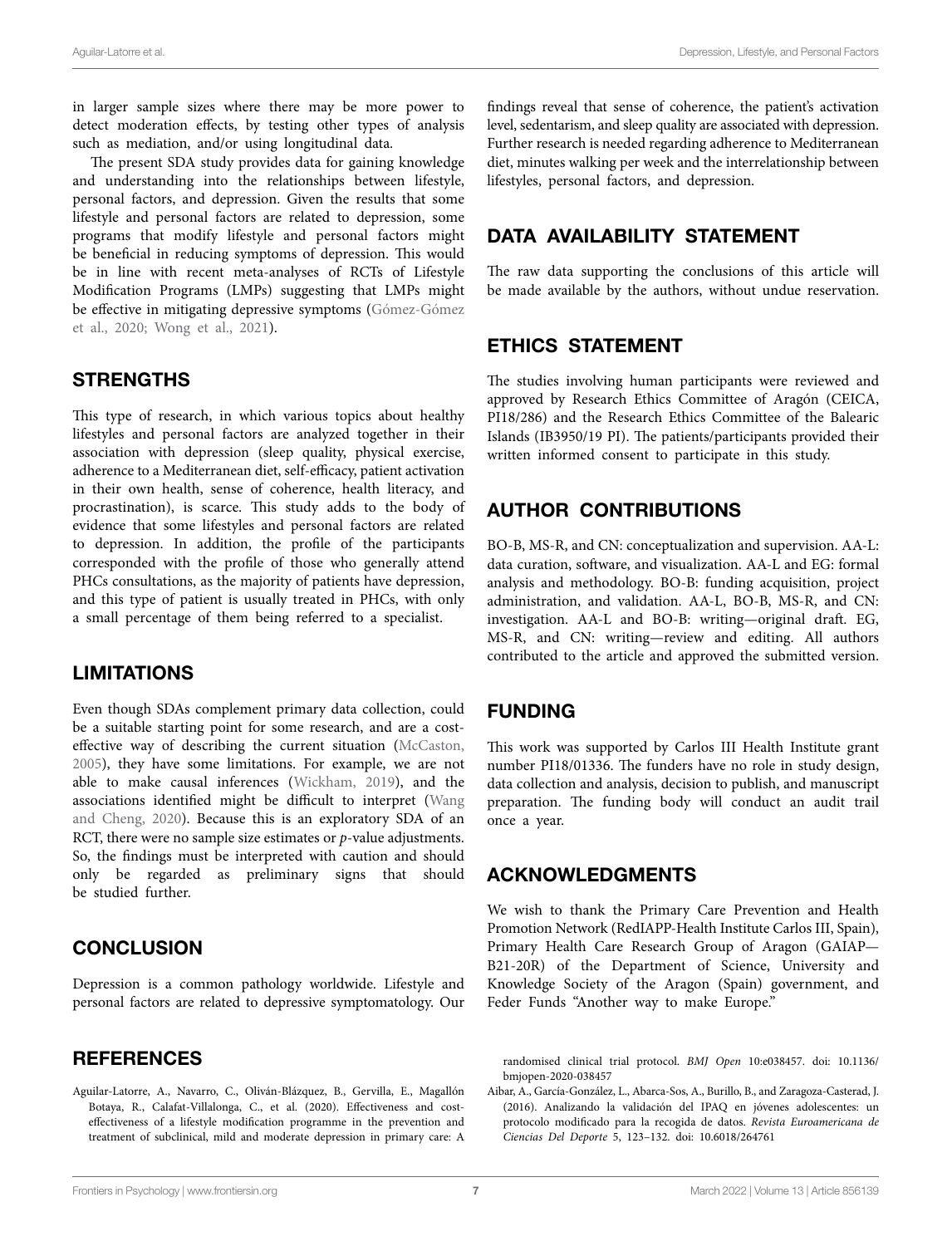- <span id="page-7-9"></span>Antonovsky, A. (1993). The structure and properties of the sense of coherence scale. *Soc. Sci. Med.* 36, 725–733. doi: [10.1016/0277-9536\(93\)90033-Z](https://doi.org/10.1016/0277-9536(93)90033-Z)
- <span id="page-7-19"></span>Antonovsky, A. (1996). The salutogenic model as a theory to guide health promotion. *Health Promot. Int.* 11, 11–18. doi: [10.1093/heapro/11.1.11](https://doi.org/10.1093/heapro/11.1.11)
- <span id="page-7-35"></span>Anyfantakis, D., Symvoulakis, E. K., Linardakis, M., Shea, S., Panagiotakos, D., and Lionis, C. (2015). Effect of religiosity/spirituality and sense of coherence on depression within a rural population in Greece: the Spili III project. *BMC Psychiatry* 15, 1–7. doi: [10.1186/s12888-015-0561-3](https://doi.org/10.1186/s12888-015-0561-3)
- <span id="page-7-11"></span>Bandura, A. (1977). Self-efficacy: toward a unifying theory of behavioral change. *Psychol. Rev.* 84, 191–215. doi: [10.1037/0033-295X.84.2.191](https://doi.org/10.1037/0033-295X.84.2.191)
- <span id="page-7-21"></span>Beck, A., Steer, R., Ball, R., and Ranieri, W. (1996). Comparison of beck depression 1 in psychiatric inventories -1A and - outpatients. *J. Pers. Assess.* 67, 588–597. doi: [10.1207/s15327752jpa6703](https://doi.org/10.1207/s15327752jpa6703)
- <span id="page-7-18"></span>Beutel, M. E., Klein, E. M., Aufenanger, S., Brähler, E., Dreier, M., Müller, K. W., et al. (2016). Procrastination, distress and life satisfaction across the age range – a German representative community study. *PLoS One* 11, 1–12. doi: [10.1371/journal.pone.0148054](https://doi.org/10.1371/journal.pone.0148054)
- <span id="page-7-27"></span>Buysse, D. J., Reynolds, C. F., Monk, T. H., Berman, S. R., and Kupfer, D. J. (1989). The Pittsburgh sleep quality index: a new instrument for psychiatric practice and research. *Psychiatry Res.* 28, 193–213. doi: [10.1016/0165-](https://doi.org/10.1016/0165-1781(89)90047-4) [1781\(89\)90047-4](https://doi.org/10.1016/0165-1781(89)90047-4)
- <span id="page-7-23"></span>de la Revilla-Ahumada, L., Luna del Castillo, J., and Bailón Muñoz, E. (2005). Validation of a questionnaire to measured social support in primary care. *Medicina de Familia* 6, 10–18. [https://www.samfyc.es/wp-content/](https://www.samfyc.es/wp-content/uploads/2018/07/v6n1.pdf) [uploads/2018/07/v6n1.pdf](https://www.samfyc.es/wp-content/uploads/2018/07/v6n1.pdf) (accessed 1 March 2022).
- <span id="page-7-12"></span>Dominick, G. M., Dunsiger, S. I., Pekmezi, D. W., and Marcus, B. H. (2013). Health literacy predicts change in physical activity self-efficacy among sedentary Latinas. *J. Immigr. Minor. Health* 15, 533–539. doi: [10.1007/s10903-012-9666-7](https://doi.org/10.1007/s10903-012-9666-7)
- <span id="page-7-22"></span>Ferrando, L., Bobes, J., and Gibert, J. (2000). MINI. Mini International Neuropsychiatric Interview. Versión en Español 5.0.0 DSM-IV. Instrumentos de Detección y Orientación Diagnóstica.
- <span id="page-7-16"></span>Giglio, R. E., Rodriguez-Blazquez, C., De Pedro-Cuesta, J., and Forjaz, M. J. (2015). Sense of coherence and health of community-dwelling older adults in Spain. *Int. Psychogeriatr.* 27, 621–628. doi: [10.1017/S1041610214002440](https://doi.org/10.1017/S1041610214002440)
- <span id="page-7-40"></span>Godoy-Izquierdo, D., Ogallar, A., Lara, R., Rodríguez-Tadeo, A., and Arbinaga, F. (2021). Association of a mediterranean diet and fruit and vegetable consumption with subjective well-being among adults with overweight and obesity. *Nutrients* 13, 1–14. doi: [10.3390/nu13041342](https://doi.org/10.3390/nu13041342)
- <span id="page-7-41"></span>Gómez-Gómez, I., Bellón, J., Resurrección, D. M., Cuijpers, P., Moreno-Peral, P., Rigabert, A., et al. (2020). Effectiveness of universal multiple-risk lifestyle interventions in reducing depressive symptoms: systematic review and metaanalysis. *Prev. Med.* 134:106067. doi: [10.1016/j.ypmed.2020.106067](https://doi.org/10.1016/j.ypmed.2020.106067)
- <span id="page-7-39"></span>Gregório, M. J., Rodrigues, A. M., Salvador, C., Dias, S. S., de Sousa, R. D., Mendes, J. M., et al. (2020). Validation of the telephone-administered version of the mediterranean diet adherence screener (Medas) questionnaire. *Nutrients* 12, 1–13. doi: [10.3390/nu12051511](https://doi.org/10.3390/nu12051511)
- <span id="page-7-10"></span>Guilera, G., Barrios, M., Penelo, E., Morin, C., Steel, P., and Gómez-Benito, J. (2018). Validation of the spanish version of the irrational procrastination scale (IPS). *PLoS One* 13:e0190806. doi: [10.1371/journal.pone.](https://doi.org/10.1371/journal.pone.0190806) [0190806](https://doi.org/10.1371/journal.pone.0190806)
- <span id="page-7-31"></span>Hamilton, J. D., and James, D. (1994). *Time Series Analysis*. Princeton, NJ: Princeton University Press.
- <span id="page-7-32"></span>Hayes, A. F. (2018). Introduction to Mediation, Moderation, and Conditional Process Analysis: A Regression-Based Approach. eds. D. A., Kenny and T. D., Little (New York, NY: The Guilford Press).
- <span id="page-7-7"></span>Hepsomali, P., and Groeger, J. A. (2021). Diet, sleep, and mental health: insights from the UK biobank study. *Nutrients* 13:2573. doi: [10.3390/nu13082573](https://doi.org/10.3390/nu13082573)
- <span id="page-7-8"></span>Hibbard, J. H., Stockard, J., Mahoney, E. R., and Tusler, M. (2004). Development of the patient activation measure (PAM): conceptualizing and measuring activation in patients and consumers. *Health Serv. Res.* 39, 1005–1026. doi: [10.1111/j.1475-6773.2004.00269.x](https://doi.org/10.1111/j.1475-6773.2004.00269.x)
- <span id="page-7-1"></span>Hidaka, B. H. (2012). Depression as a disease of modernity: explanations for increasing prevalence. *J. Affective Disord.* 140, 205–214. doi: [10.1016/j.](https://doi.org/10.1016/j.jad.2011.12.036) [jad.2011.12.036](https://doi.org/10.1016/j.jad.2011.12.036)
- <span id="page-7-17"></span>Hsu, Y. L., Su, D. H., and Kuo, S. C. (2020). Health literacy and depression in women with type 2 diabetes mellitus. *Clinics* 75, 1–7. doi: [10.6061/](https://doi.org/10.6061/clinics/2020/e1436) [clinics/2020/e1436](https://doi.org/10.6061/clinics/2020/e1436)
- <span id="page-7-33"></span>IBM Corp. (2017). *IBM SPSS Statistics for Windows, Version 25.0*. Armonk, NY: IBM Corp.
- <span id="page-7-5"></span>Josefsson, T., Lindwall, M., and Archer, T. (2014). Physical exercise intervention in depressive disorders: meta-analysis and systematic review. *Scand. J. Med. Sci. Sports* 24, 259–272. doi: [10.1111/sms.12050](https://doi.org/10.1111/sms.12050)
- <span id="page-7-4"></span>Ka-Yan Ip, A., Yan-Yee Ho, F., Yeung, W.-F., Chung, K.-F., Ng, C. H., Oliver, G., et al. (2021). Effects of a group-based lifestyle medicine for depression: a pilot randomized controlled trial. *PLoS One* 16:e0258059. doi: [10.1371/journal.](https://doi.org/10.1371/journal.pone.0258059) [pone.0258059](https://doi.org/10.1371/journal.pone.0258059)
- <span id="page-7-24"></span>Kim, Y., Park, I., and Kang, M. (2013). Convergent validity of the international physical activity questionnaire (IPAQ): meta-analysis. *Public Health Nutr.* 16, 440–452. doi: [10.1017/S1368980012002996](https://doi.org/10.1017/S1368980012002996)
- <span id="page-7-15"></span>Konttinen, H., Haukkala, A., and Uutela, A. (2008). Comparing sense of coherence, depressive symptoms and anxiety, and their relationships with health in a population-based study. *Soc. Sci. Med.* 66, 2401–2412. doi: [10.1016/j.socscimed.2008.01.053](https://doi.org/10.1016/j.socscimed.2008.01.053)
- <span id="page-7-2"></span>Kupfer, D. J., Frank, E., and Phillips, M. L. (2012). Major depressive disorder: new clinical, neurobiological, and treatment perspectives. *Lancet* 379, 1045–1055. doi: [10.1016/S0140-6736\(11\)60602-8](https://doi.org/10.1016/S0140-6736(11)60602-8)
- <span id="page-7-25"></span>Kurtze, N., Rangul, V., and Hustvedt, B. E. (2008). Reliability and validity of the international physical activity questionnaire in the Nord-Trøndelag health study (HUNT) population of men. *BMC Med. Res. Methodol.* 8, 1–9. doi: [10.1186/1471-2288-8-63](https://doi.org/10.1186/1471-2288-8-63)
- <span id="page-7-6"></span>Kvam, S., Lykkedrang, C., Hilde, I., and Hovland, A. (2016). Exercise as a treatment for depression: a meta-analysis. *J. Affective Disord. J.* 202, 67–86. doi: [10.1016/j.jad.2016.03.063](https://doi.org/10.1016/j.jad.2016.03.063)
- <span id="page-7-20"></span>Langeland, E., and Vinje, H. F. (2016). "The application of Salutogenesis in mental healthcare settings," in *The Handbook of Salutogenesis*. eds. M. Mittelmark, S. Sagy, M. Eriksson, G. Bauer, J. Pelikan, B. Lindström and G. Espnes (Berlin: Springer International Publishing), 299–305.
- <span id="page-7-34"></span>Long, J. S., and Ervin, L. H. (2000). Using heteroscedasticity consistent standard errors in the linear regression model. *Am. Stat.* 53, 276–281. doi: [10.1080/00031305.1999.10474474](https://doi.org/10.1080/00031305.1999.10474474)
- <span id="page-7-36"></span>López-Martínez, C., Frías-Osuna, A., and del-Pino-Casado, R., (2019). Sense of coherence and subjective overload, anxiety and depression in caregivers of elderly relatives. *Gac. Sanit.* 33, 185–190. doi: [10.1016/j.gaceta.2017.09.005](https://doi.org/10.1016/j.gaceta.2017.09.005)
- <span id="page-7-28"></span>Lopez-Torrecillas, F., García, J., Cañadas, G. A., Ramirez Ucles, I., and de la Fuente, E. I. (2006). Validity of self-efficacy scale scores for a Spanish sample. *Psychol. Rep.* 98, 437–450. doi: [10.2466/pr0.98.2.437-450](https://doi.org/10.2466/pr0.98.2.437-450)
- <span id="page-7-3"></span>Lopresti, A. L., Hood, S. D., and Drummond, P. D. (2013). A review of lifestyle factors that contribute to important pathways associated with major depression: diet, sleep and exercise. *J. Affect. Disord.* 148, 12–27. doi: [10.1016/j.jad.2013.01.014](https://doi.org/10.1016/j.jad.2013.01.014)
- <span id="page-7-14"></span>Magnezi, R., Glasser, S., Shalev, H., Sheiber, A., and Reuveni, H. (2014). Patient activation, depression and quality of life. *Patient Educ. Couns.* 94, 432–437. doi: [10.1016/j.pec.2013.10.015](https://doi.org/10.1016/j.pec.2013.10.015)
- <span id="page-7-0"></span>Malhi, G. S., and Mann, J. J. (2018). Depression. *Lancet* 392, 2299–2312. doi: [10.1016/S0140-6736\(18\)31948-2](https://doi.org/10.1016/S0140-6736(18)31948-2)
- <span id="page-7-26"></span>Martínez-González, M. Á., Corella, D., Salas-Salvadó, J., Ros, E., Covas, M. I., Fiol, M., et al. (2010). Cohort profile: design and methods of the PREDIMED study. *Int. J. Epidemiol.* 41, 377–385. doi: [10.1093/ije/dyq250](https://doi.org/10.1093/ije/dyq250)
- <span id="page-7-42"></span>McCaston, K. (2005). Tips for collecting, reviewing, and analyzing secondary data. Available at: [https://www.ands.org.au/\\_\\_data/assets/pdf\\_file/0003/713235/](https://www.ands.org.au/__data/assets/pdf_file/0003/713235/Tips_for_Collecting_Reviewing_and_Analyz.pdf) [Tips\\_for\\_Collecting\\_Reviewing\\_and\\_Analyz.pdf](https://www.ands.org.au/__data/assets/pdf_file/0003/713235/Tips_for_Collecting_Reviewing_and_Analyz.pdf)
- <span id="page-7-37"></span>McCusker, J., Lambert, S. D., Cole, M. G., Ciampi, A., Strumpf, E., Freeman, E. E., et al. (2016). Activation and self-efficacy in a randomized trial of a depression self-care intervention. *Health Educ. Behav.* 43, 716–725. doi: [10.1177/1090198116637601](https://doi.org/10.1177/1090198116637601)
- <span id="page-7-13"></span>Milanovic, M., Ayukawa, E., Usyatynsky, A., Holshausen, K., and Bowie, C. R. (2018). Self efficacy in depression: bridging the gap between competence and real world functioning. *J. Nerv. Ment. Dis.* 206, 350–355. doi: [10.1097/](https://doi.org/10.1097/NMD.0000000000000804) [NMD.0000000000000804](https://doi.org/10.1097/NMD.0000000000000804)
- <span id="page-7-30"></span>Moreno, B., Alonso, M., and Álvaréz, E. (1997). Sentido de coherencia, personalidad resistente, autoestima y salud. *Revista de Psicología de La Salud* 9, 115–137.
- <span id="page-7-29"></span>Moreno Chico, C., González de Paz, L., Monforte Royo, C., Navarro Rubio, M. D., and Gallart Fernández Puebla, A. (2018). Adaptación y validación de la escala de evaluación de la activación "Patient Activation Measure 13" (PAM13) en una muestra de pacientes crónicos visitados en CAP Rambla de MútuaTerrassa. XXIV Premi d'infermeria 2018.
- <span id="page-7-38"></span>Ngooi, B. X., Packer, T. L., Kephart, G., Warner, G., Koh, K. W. L., Wong, R. C. C., et al. (2017). Validation of the patient activation measure (PAM-13) among